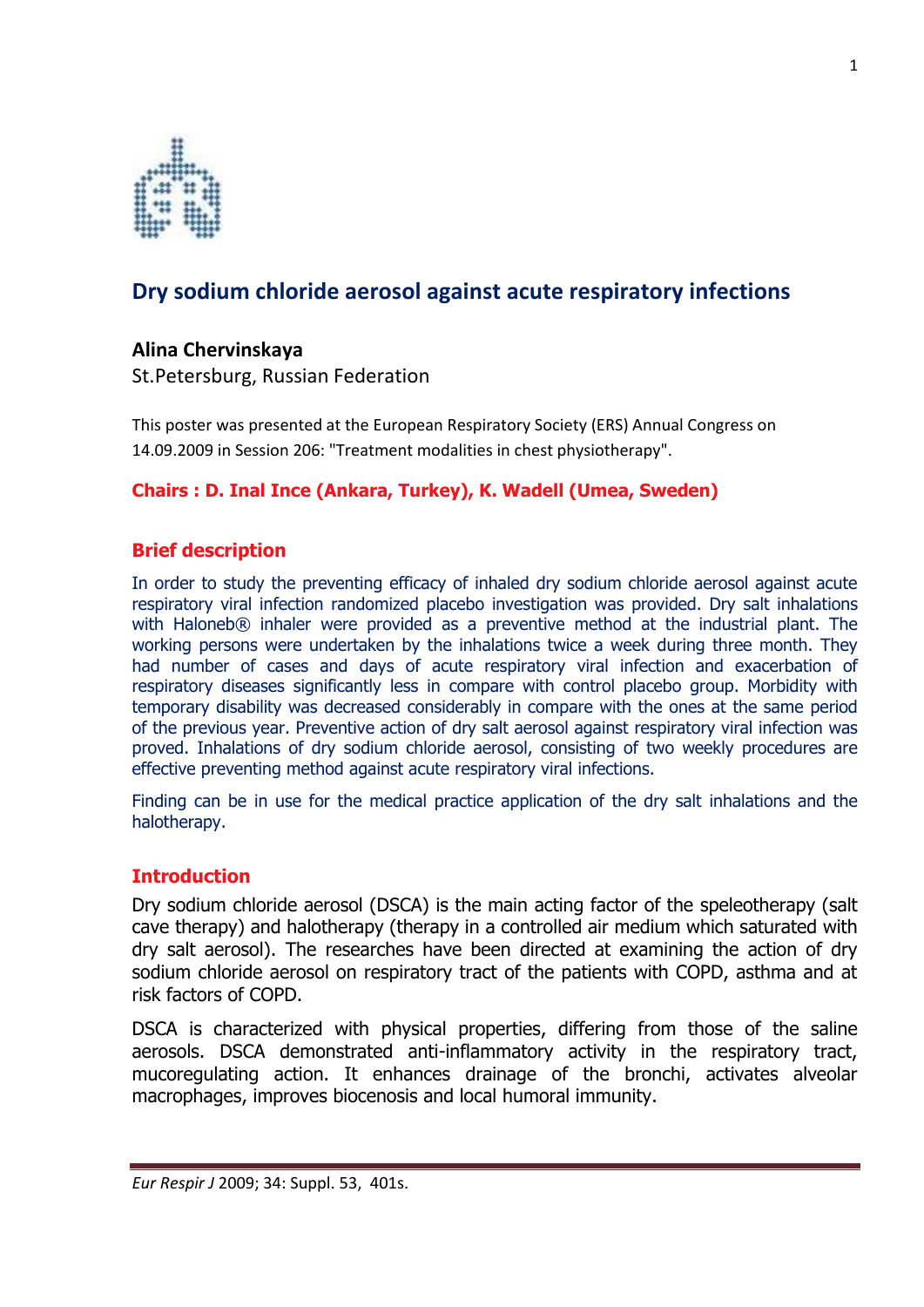### **The aim of the study**

The main objective was to estimate the preventing efficacy of inhaled dry sodium chloride aerosol (DSCA) against acute respiratory viral infection (ARVI).

# **Study!design**

**Type:** Randomized single-blind placebo study.

Participants: 160 persons were recruited from personnel of an industrial enterprise.

They were randomized in 2 groups - test group (T) (19 male, 61 female,  $47.4\pm8.0$  yrs) and control group (C) (22 male, 58 female,  $48.8 \pm 11.6$  yrs).

The groups were comparable as regards age, sex, smoking addiction, exposure to the adverse industrial factors (table 1) and clinical health condition (table2).

# **Methods:**

• Special questionnaires for the study recruiting

 $\bullet$ Physician examination

•Special questionnaires for registration of the symptoms acute respiratory viral infections!

• Analysis of official statistical data of the temporary disability participants during the study period from January 25 till April 25, years of 2000 and 2001.



# **Table 1. Exposure to industrial pollutants**

*Eur Respir J* 2009; 34: Suppl. 53, 401s.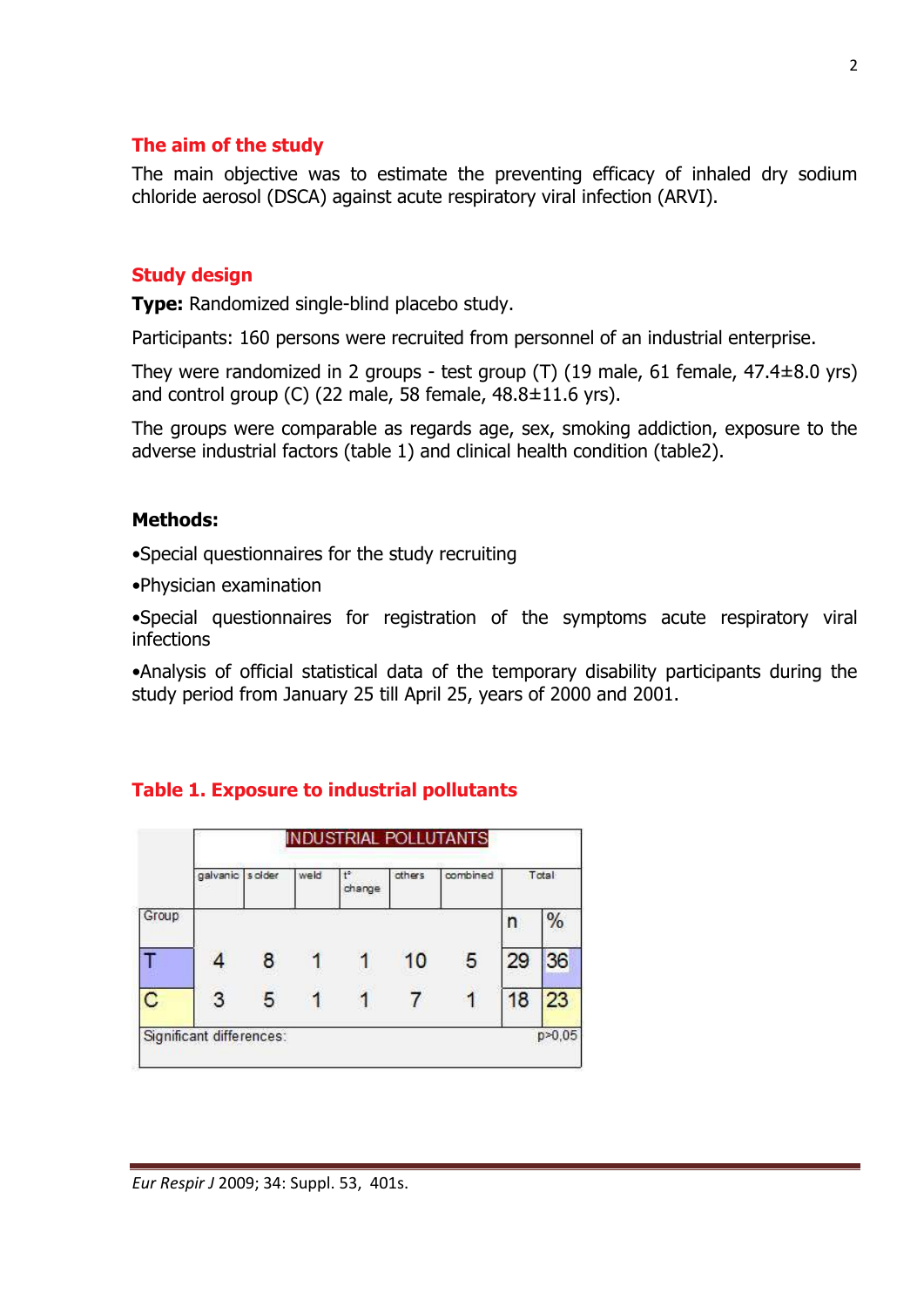| <b>Status</b>                       | T-group |               | C-group |               |
|-------------------------------------|---------|---------------|---------|---------------|
|                                     | n       | $\frac{0}{0}$ | n       | $\frac{0}{0}$ |
| <b>Healthy</b>                      |         | 21            | 18      | 22            |
| <b>Risk COPD</b>                    | 34      | 43            | 34      | 43            |
| <b>Chronic</b><br><b>Bronchitis</b> | 25      | 31            | 26      | 32            |
| <b>Asthma</b>                       | A.      | 5             | 2       | 3             |
| Total:                              | 80      |               | 80      |               |

# Table 2. Clinical characteristics of the participants of the study

# **Intervention**

**T-group** was undertaken with 10 min inhalations using a table-mounted Haloneb<sup>®</sup> Salt Inhaler (Aeromed Ltd., Russia) (pic. 1), producing DSCA with particles size mainly of 1-5 µm (pic. 2) and 0.8-1.2 mg/min density flow. Rock salt from Artyomovsk (Ukraine) salt mine was used. The participants inhaled quietly the dry salt aerosol, using a mouthpiece, in the sitting position.

**The C-group** received 10 min inhalations with plain air.

Each subject was given 2 dry salt inhalations a week during 12 weeks. A physician regularly examined the subjects of the both groups for possible ARVI.

# **Haloneb Dry Salt Inhaler**



*Eur Respir J* 2009; 34: Suppl. 53, 401s.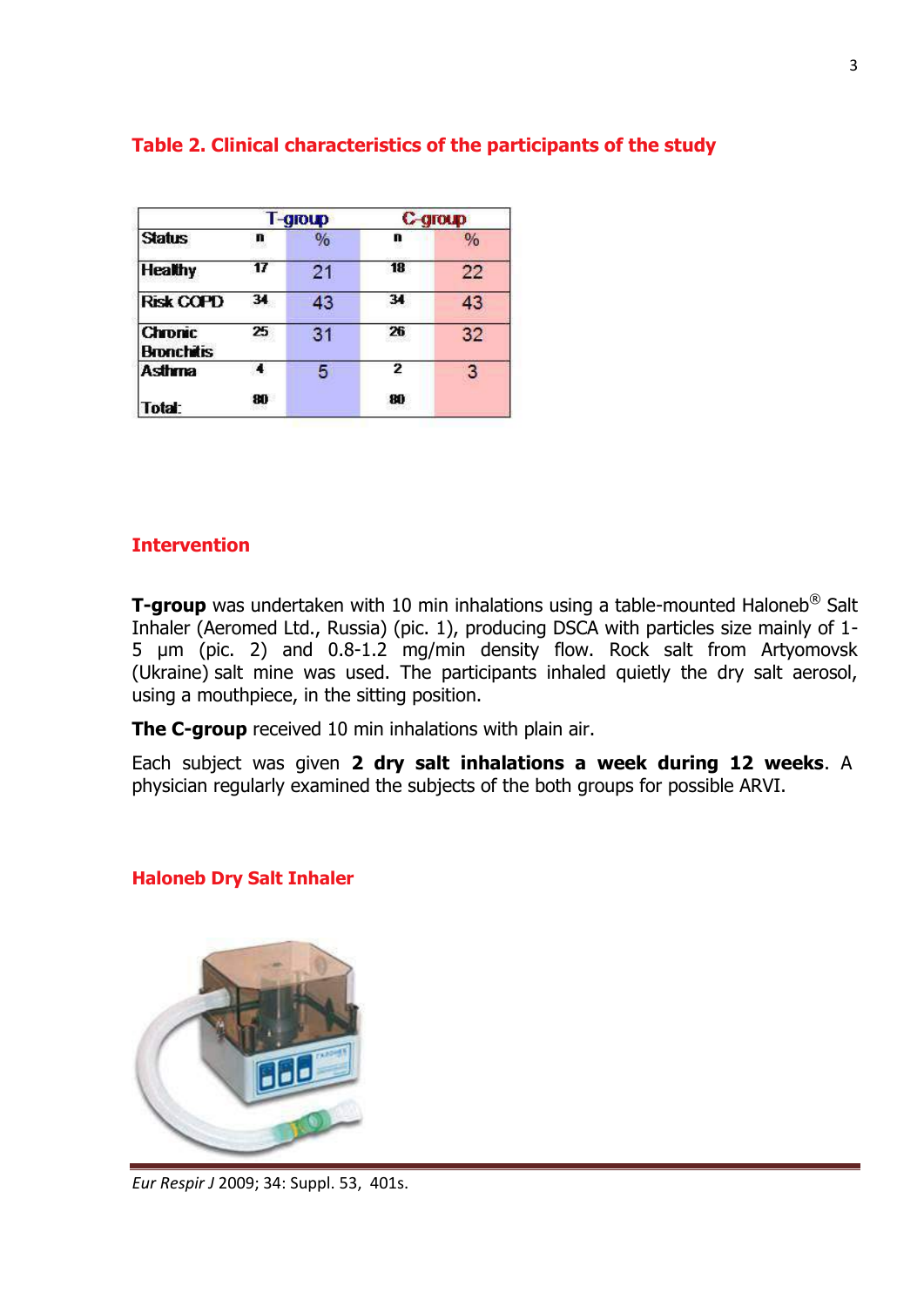

# **Fractional composition of dry sodium chloride aerosol, producing by Haloneb**

### **Outcome**

For three months observation there were only 14 cases of ARVI and 104 days marked by symptoms of ARVI in the T-group. In the C-group there were 55 cases of ARVI and 585 days of symptoms. Tgroup participants were affected by ARVI four times less frequently than C-group participants, and the number of days marked by symptoms of ARVI was  $5.6$  times less (pic. 3).

Analysis of incidences of ARVI showed that they occurred in 60% of participants with risk factors of COPD in C-group subjects against only 18% of subjects with risk factors in the TG (p<0.01). On the whole, 13 subjects (16%) developed ARVI in the T-group against 50 subjects (63%) in the CG  $(p<0.001)$ .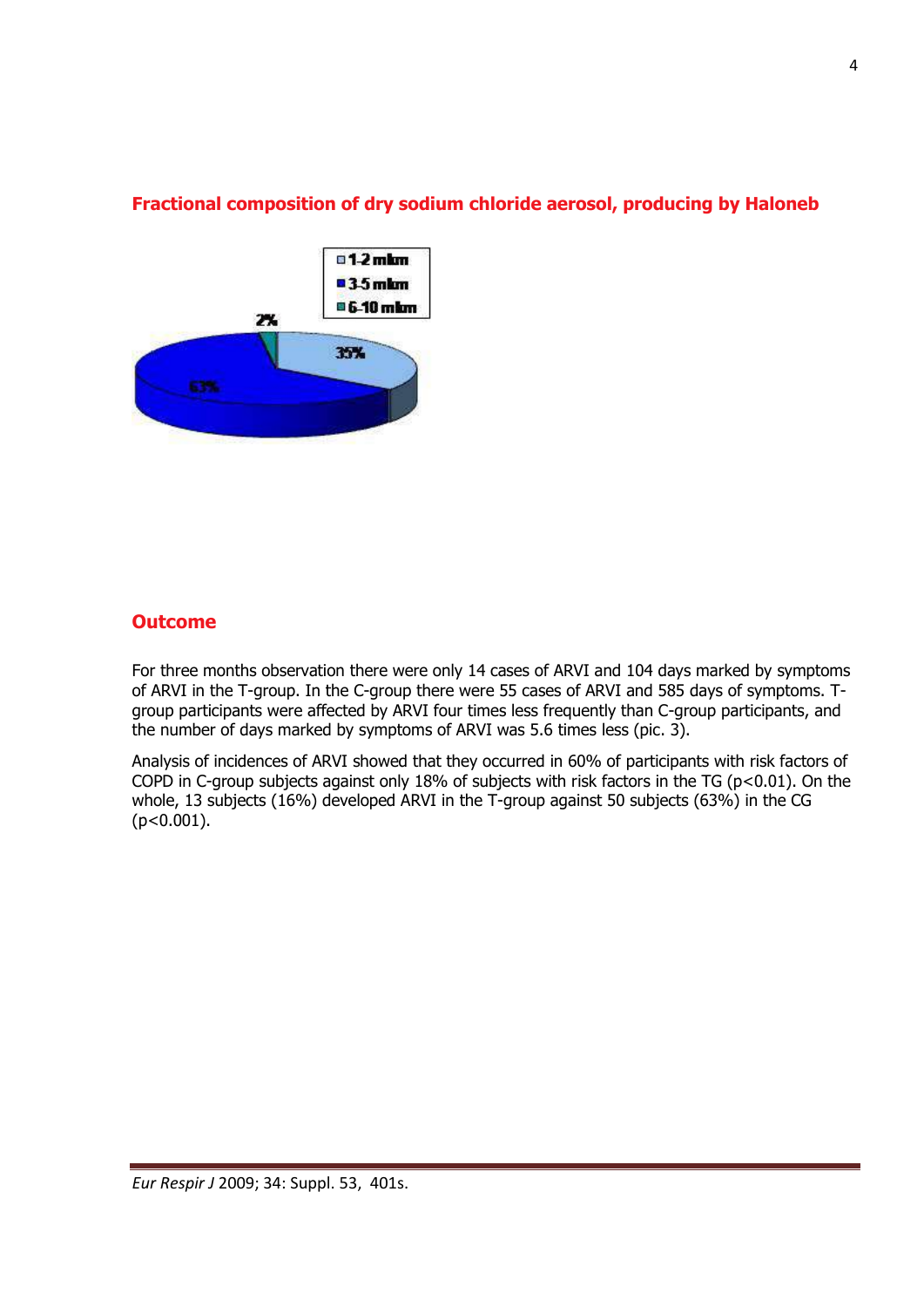# Pic.3. Influence of dry sodium chloride aerosol on the incidence of acute respiratory viral infections during 3 months term



Respiratory morbidity with temporary disability in the T-group during 3 months in 2001 was considerably less in compare with the same period in 2000. The number of disability cases and disability days were significantly less in the T-group in compare with the C-group in the 2001.

The analysis of the efficiency index (ratio of the respiratory disease cases and respiratory disease days in 2000 to those in 2001) showed that this index decreased considerably in the T-group (6.3 and 5.7 times, respectively) compared with the Cgroup (1.3 and 1.4 times, respectively) (pic. 4).